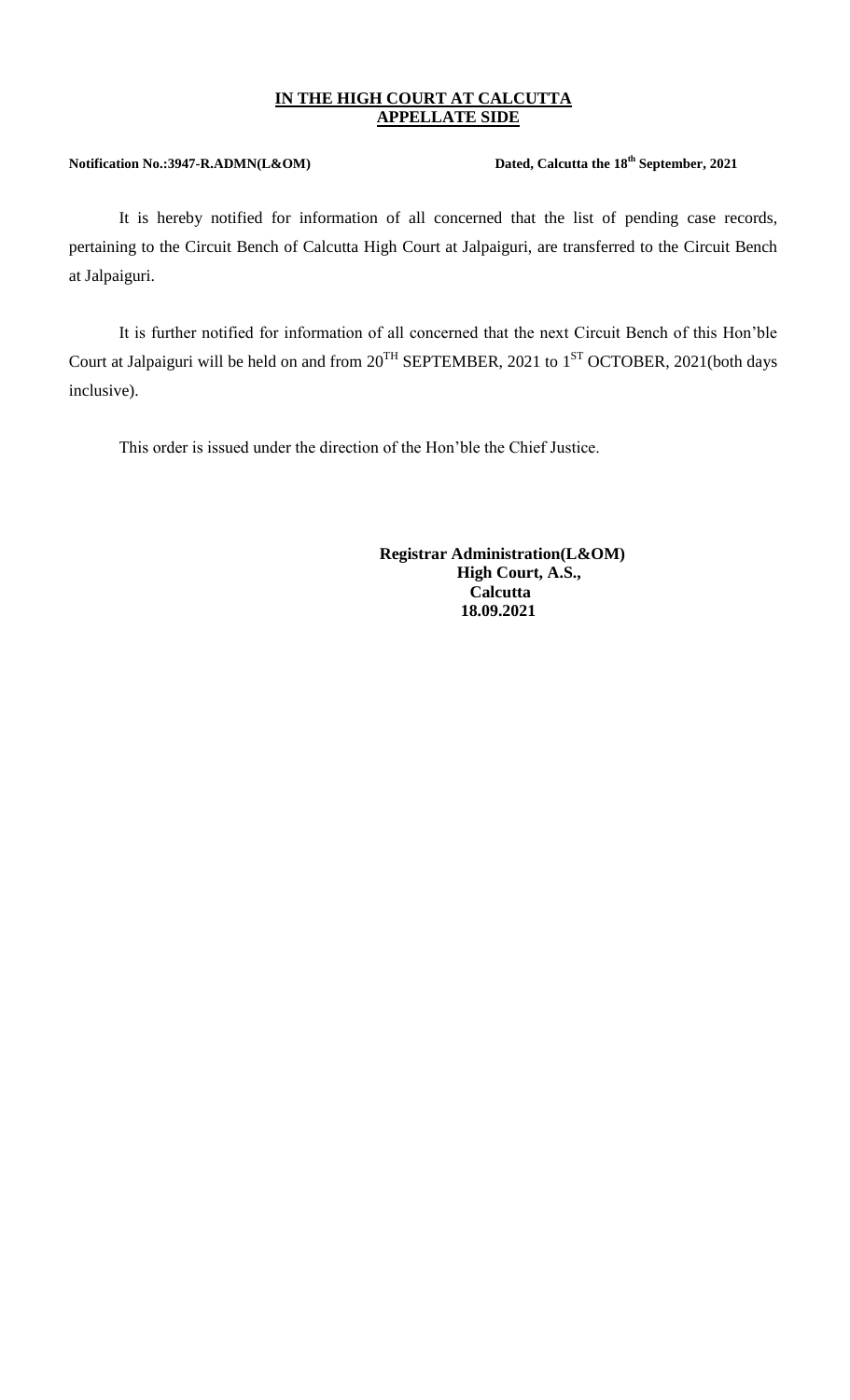## **LIST OF CASES TRANSMITTED TO THE CIRCUIT BENCH AT JALPAIGURI**

| 1. W.P.A-1110/2021<br>2. WPA-1211/2021<br>3. WPA-1223/2021 |
|------------------------------------------------------------|
|                                                            |
|                                                            |
|                                                            |
| 4.WPA-993/2021(Old No.-WPA-8934/2021)                      |
| 5. WPA-1055/2021                                           |
| 6.W.P.A-1122/2021                                          |
| 7.W.P.A-1188/2021                                          |
| 8. WPA-1202/2021                                           |
| 9. CAN-1/2021 in WPA-1035/2021                             |
| 10.WPA-1215/2021                                           |
| 11. WPA-1209/2021                                          |
| 12. WPA-1220/2021                                          |
| 13. WPA-1216/2021                                          |
| 14. WPA-1217/2021                                          |
| 15. WPA-1219/2021                                          |
| 16. CO-72/2021                                             |
| 17. CAN-1/2021 in CO-50/2021                               |
| 18.CRM-775/2021                                            |
| 19.CRM-837/2021                                            |
| 20.CRM-857/2021                                            |
| 21.CRM-68/2021+CRAN-1/2021                                 |
| 22.CRM-71/2021+CRAN-1/2021                                 |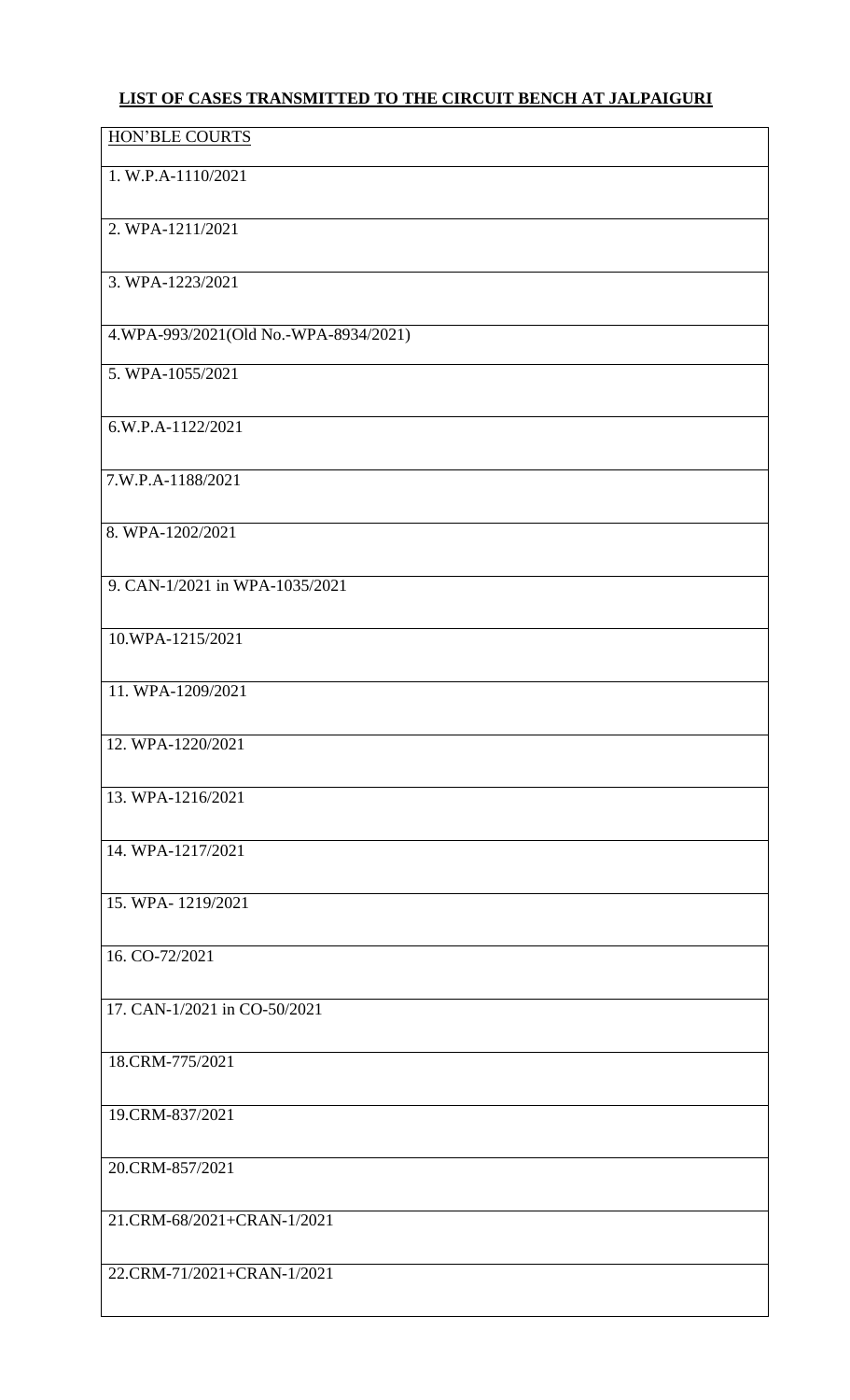| 23.CRM-391/2021 +CRAN-1/2021            |
|-----------------------------------------|
| 24.CRM-413/2021+CRAN-1/2021             |
| 25.CRM-417/2021+CRAN-1/2021             |
| 26.CRM-453/2021+CRAN-1/2021             |
| 27.CRM-464/2021+CRAN-1/2021             |
| 28.CRM-501/2021+CRAN-1/2021             |
| 29.CRM-541/2021+CRAN-1/2021             |
| 30.CRM-554/2021+CRAN-1/2021             |
| 31.CRM-831/2021                         |
| 32.CRM-852/2021                         |
| 33.CRM-862/2021                         |
| 34.CRM-580/2021+ CRAN-1/2021            |
| 35.CRM-490/2021+CRAN-1/2021             |
| 36.CRM-522/2021+CRAN-1/2021+CRAN-2/2021 |
| 37.CRM-403/2021+CRAN-1/2021             |
| 38.CRM-756/2021                         |
| 39.CRM-406/2021 +CRAN-1/2021            |
| 40.CRAN-1/2021 in CRM-138/2021          |
| 41.CRM-827/2021                         |
| 42.CRM-842/2021                         |
| 43.CRAN-1/2021 in CRM-539/2021          |
| 44.CRM-762/2021                         |
| 45.CRM-885/2021                         |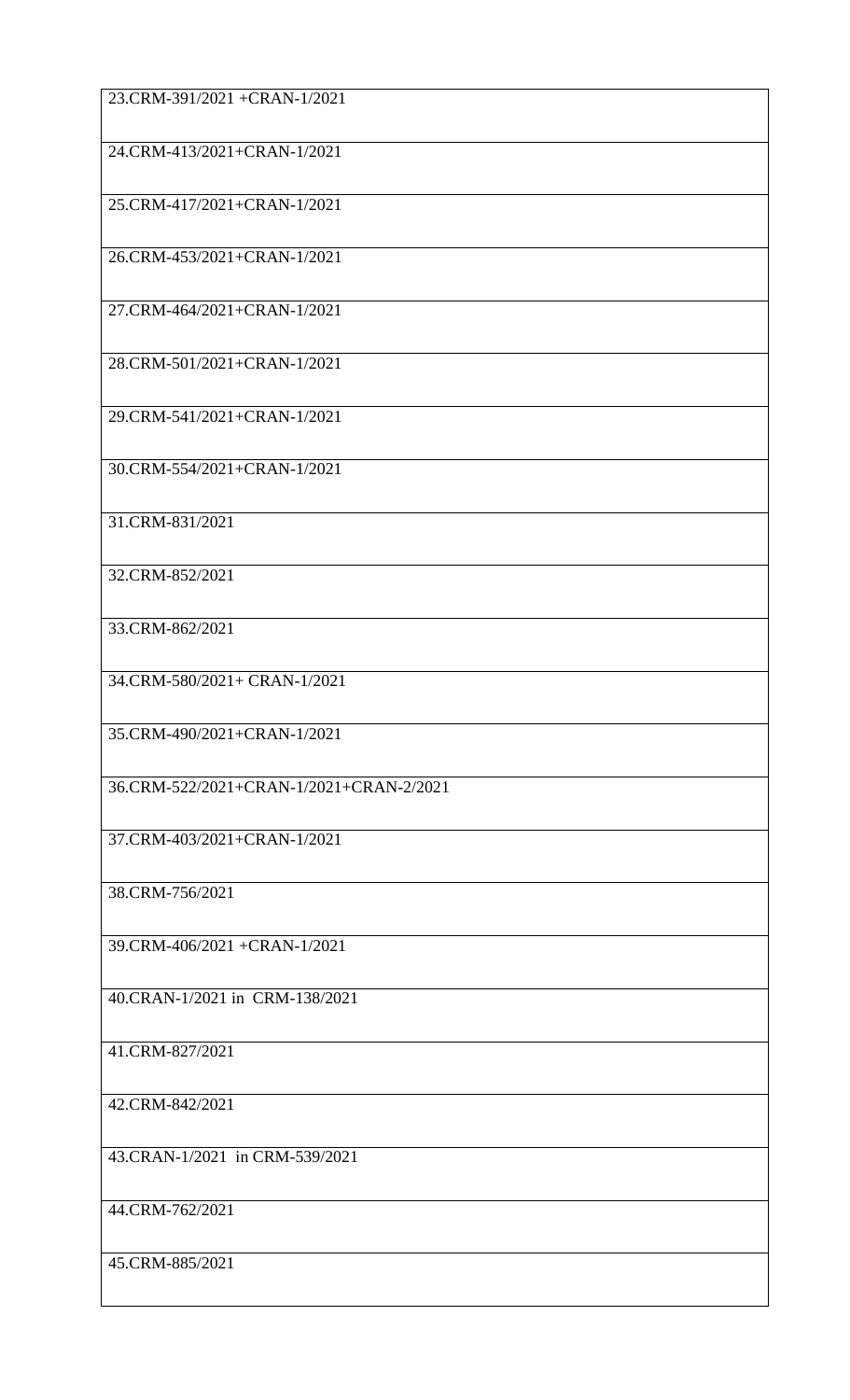| 46.CRM-896/2021                |
|--------------------------------|
| 47.CRM-851/2021                |
| 48.CRAN-1/2021 in CRM-566/2021 |
| 49.CRM-888/2021                |
| 50.CRM-911/2021                |
| 51.CRM-889/2021                |
| 52.CRM-685/2021                |
| 53.CRM-893/2021                |
| 54.CRM-686/2021                |
| 55.CRM-739/2021                |
| 56.CRM-832/2021                |
| 57.CRM-848/2021                |
| 58.CRM-871/2021                |
| 59.CRM-880/2021                |
| 60.CRM-890/2021                |
| 61.CRM-907/2021                |
| 62.CRM-910/2021                |
| 63.CRM-915/2021                |
| 64.CRAN-1/2021 in CRM-256/2021 |
| 65.CRM-924/2021                |
| 66.CRAN-1/2021 in CRM-558/2021 |
| 67.CRAN-1/2021 in CRM-484/2021 |
| 68.CRAN-1/2021 in CRM-222/2021 |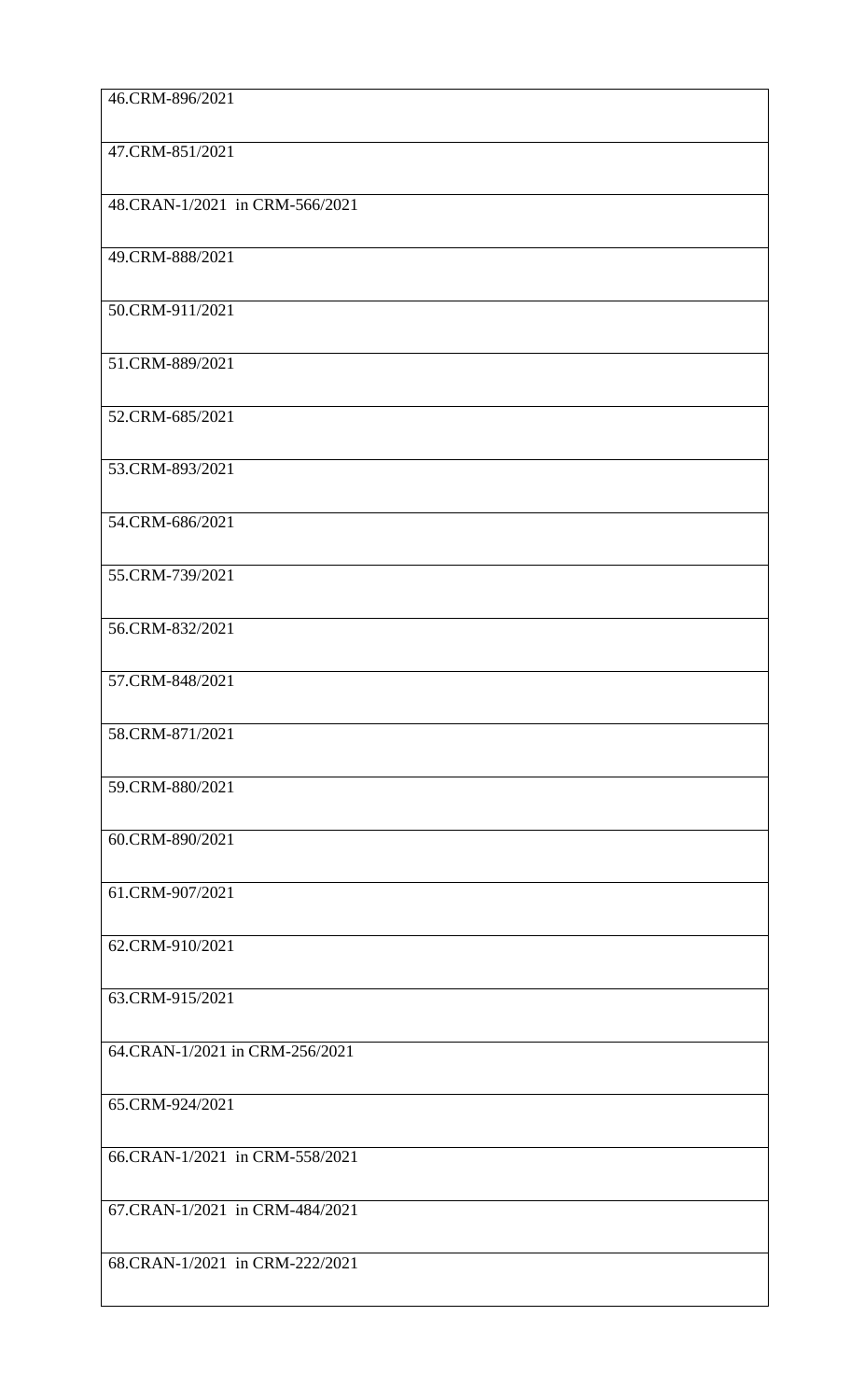| 69.CRM-830/2021                |
|--------------------------------|
| 70.CRM-824/2021                |
| 71.CRM-919/2021                |
| 72.CRAN-1/2021 in CRM-458/2021 |
| 73.CRAN-1/2021 in CRM-535/2021 |
| 74.CRM-894/2021                |
| 75.CRM-936/2021                |
| 76.CRM-937/2021                |
| 77.CRM-442/2021 + CRAN-1/2021  |
| 78.CRM-843/2021                |
| 79.CRM-160/2021+ CRAN-1/2021   |
| 80.CRM-748/2021                |
| 81.CRM-879/2021                |
| 82.CRM-813/2021                |
| 83.CRM-925/2021                |
| 84.CRM-938/2021                |
| 85.CRAN-1/2021 in CRM-143/2021 |
| 86.CRM-946/2021                |
| 87. CRM-519/2021+ CRAN-1/2021  |
| 88.CRM-953/2021                |
| 89.CRM-923/2021                |
| 90. CRM-948/2021               |
| 91. CRM-768/2021               |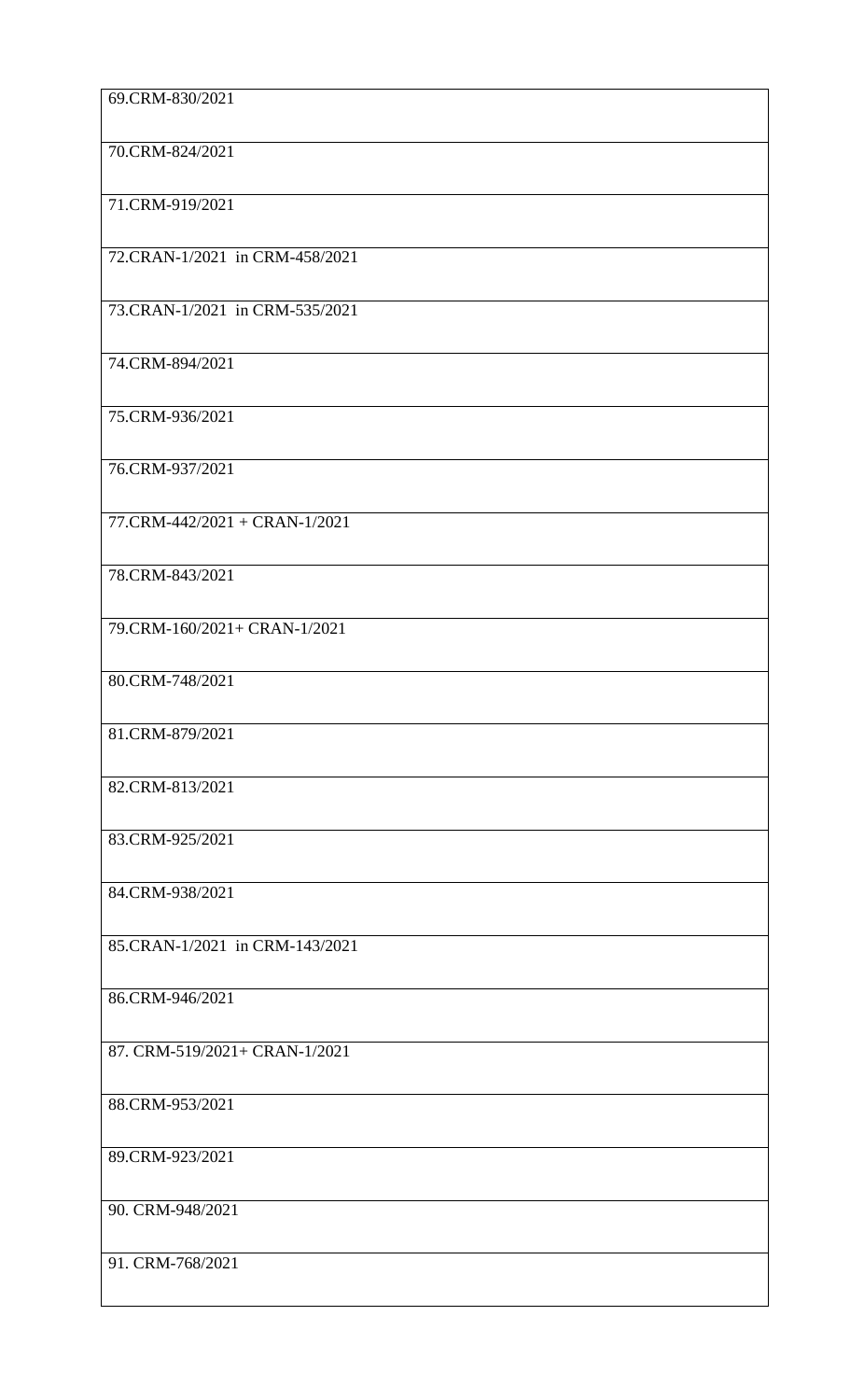| 92.CRM-865/2021                 |
|---------------------------------|
| 93.CRM-900/2021                 |
| 94.CRM-473/2021+CRAN-1/2021     |
| 95.CRM-940/2021                 |
| 96.CRM-735/2021                 |
| 97.CRM-612/2021                 |
| 98.CRM-845/2021                 |
| 99.CRAN-2/2021 in CRM-575/2021  |
| 100.CRAN-2/2021 in CRM-510/2021 |
| 101.CRR-111/2021                |
| 102.CRR-1804/2021               |
| 103.CRR-145/2021                |
| 104.CRR-137/2021                |
| 105.CRR-128/2021                |
| 106.CRR-127/2021                |
| 107.CRR-134/2021                |
| 108.CRR-139/2021                |
| 109.CAN-1/2021 in FMAT-31/2021  |
| 110.CAN-1/2021 in FMAT-30/2021  |
| 111.CAN-2/2021 in FMAT-30/2021  |
| 112.CAN-1/2021 in FAT-10/2021   |
| 113.CAN-2/2021 in FMAT-31/2021  |
| 114.CAN-1/2021 in MAT-49/2021   |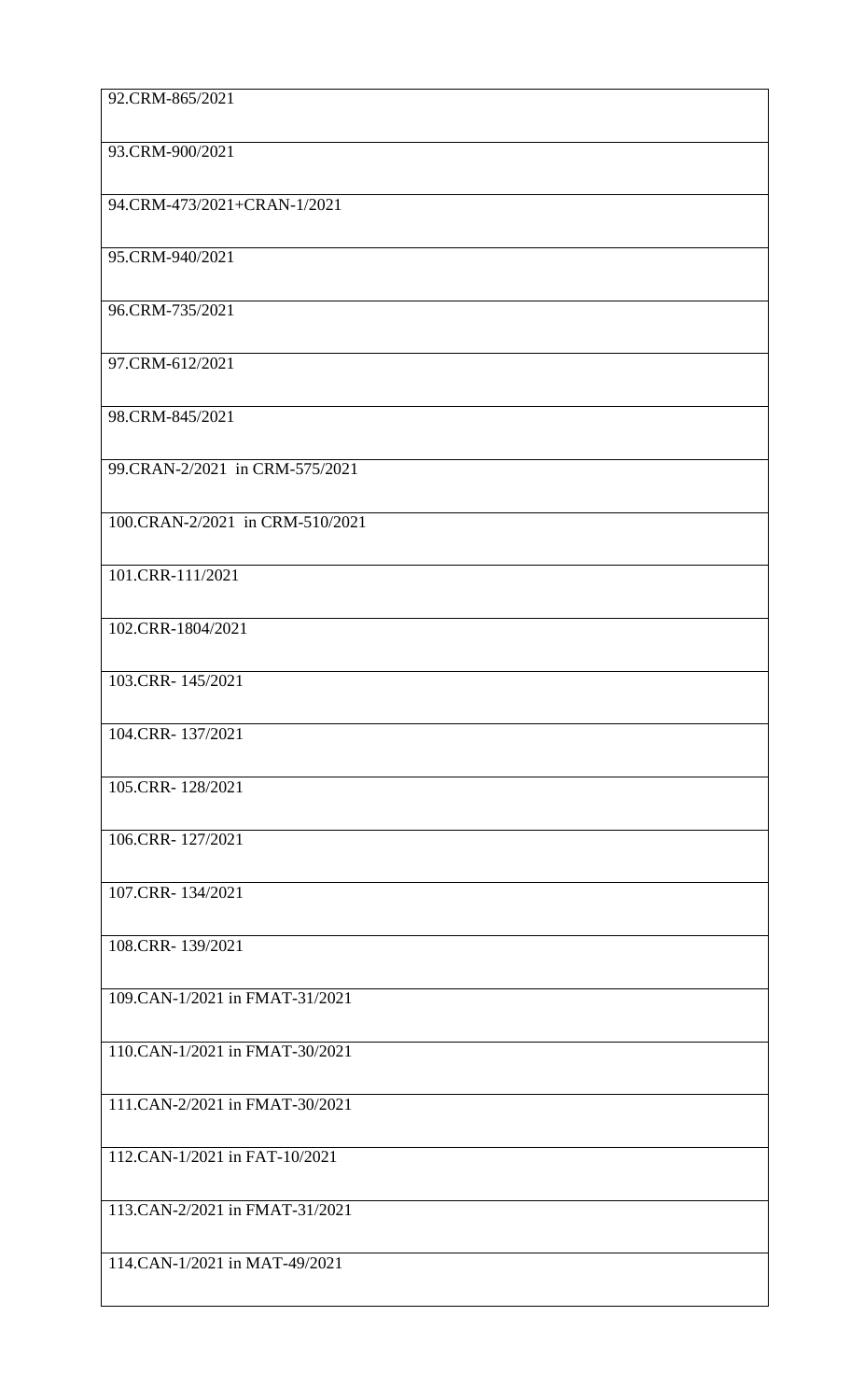| 115.CAN-2/2021 in MAT-49/2021  |
|--------------------------------|
| 116.CAN-1/2021 in FMAT-32/2021 |
| 117.CAN-1/2021 in MAT-46/2021  |
| 118.CAN-1/2021 in MAT-45/2021  |
| 119.MAT-42/2021+CAN-1/2021     |
| 120.CAN-1/2021 in MAT-51/2021  |
| 121.CAN-2/2021 in MAT-46/2021  |
| 122.CAN-2/2021 in MAT-45/2021  |
| 123.CAN-3/2021 in MAT-3/2019   |
| 124.MAT-50/2021+CAN-1/2021     |
| 125.MAT-48/2021+CAN-1/2021     |
| 126.WPA-1221/2021              |
| 127.WPA-1197/2021              |
| 128.WPA-1192/2021              |
| 129.WPA-1182/2021              |
| 130.WPA-1175/2021              |
| 131.WPA-1177/2021              |
| 132.CAN-1/2021 in WPA-690/2021 |
| 133.CAN-2/2021 in WPA-752/2019 |
| 134.WPA-1131/2021              |
| 135.WPA-1162/2021              |
| 136.WPA-1141/2021              |
| 137.WPA-1140/2021              |
|                                |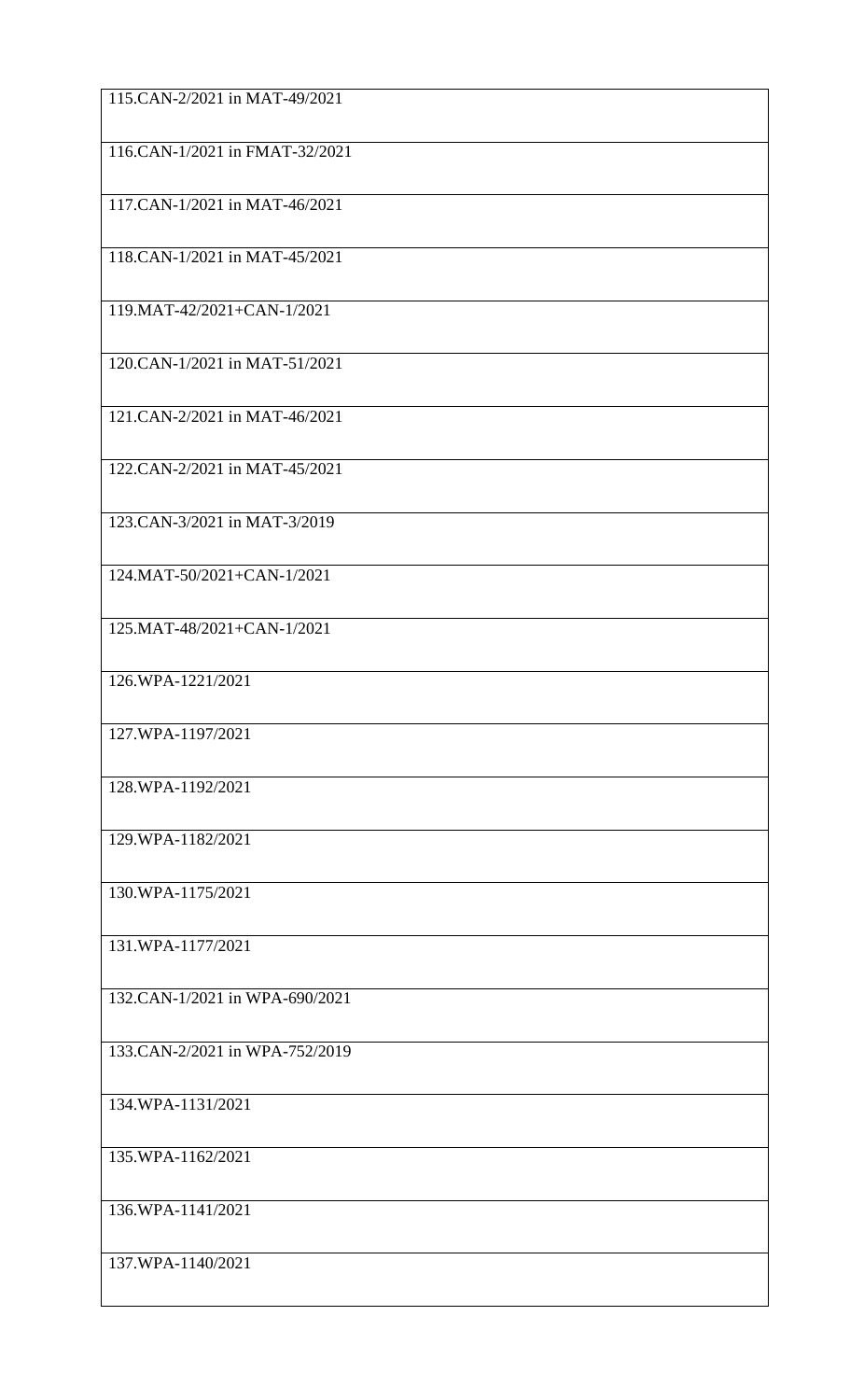| 138.WPA-1112/2021                          |
|--------------------------------------------|
| 139.WPA-1086/2021                          |
| 140.CRM-509/2021                           |
| 141. CRM-479/2021                          |
| 142.I.A No.-CRAN-1/2021 in CRM-497/2021    |
| 143.CRM-437/2021, I.A No.-CRAN-1/2021      |
| 144.CRM-746/2021                           |
| 145.CRM-838/2021                           |
| 146.CRM-913/2021                           |
| 147.CRM-812/2021                           |
| 148.CRM-916/2021                           |
| 149.CRM-579/2021, CRAN-1/2021, CRAN-2/2021 |
| 150.CRM-733/2021                           |
| 151.CRM-790/2021                           |
| 152.CRM-846/2021                           |
| 153.CRM-853/2021                           |
| 154.CRM-908/2021                           |
| 155.CRM-947/2021                           |
| 156.CRM-952/2021                           |
| 157. I.A No. CRAN-1/2021 in CRM-74/2021    |
| 158. I.A No. CRAN-1/2021 in CRM-470/2021   |
| 159. I.A No. CRAN-1/2021 in CRM-474/2021   |
| 160.CRM-803/2021                           |
|                                            |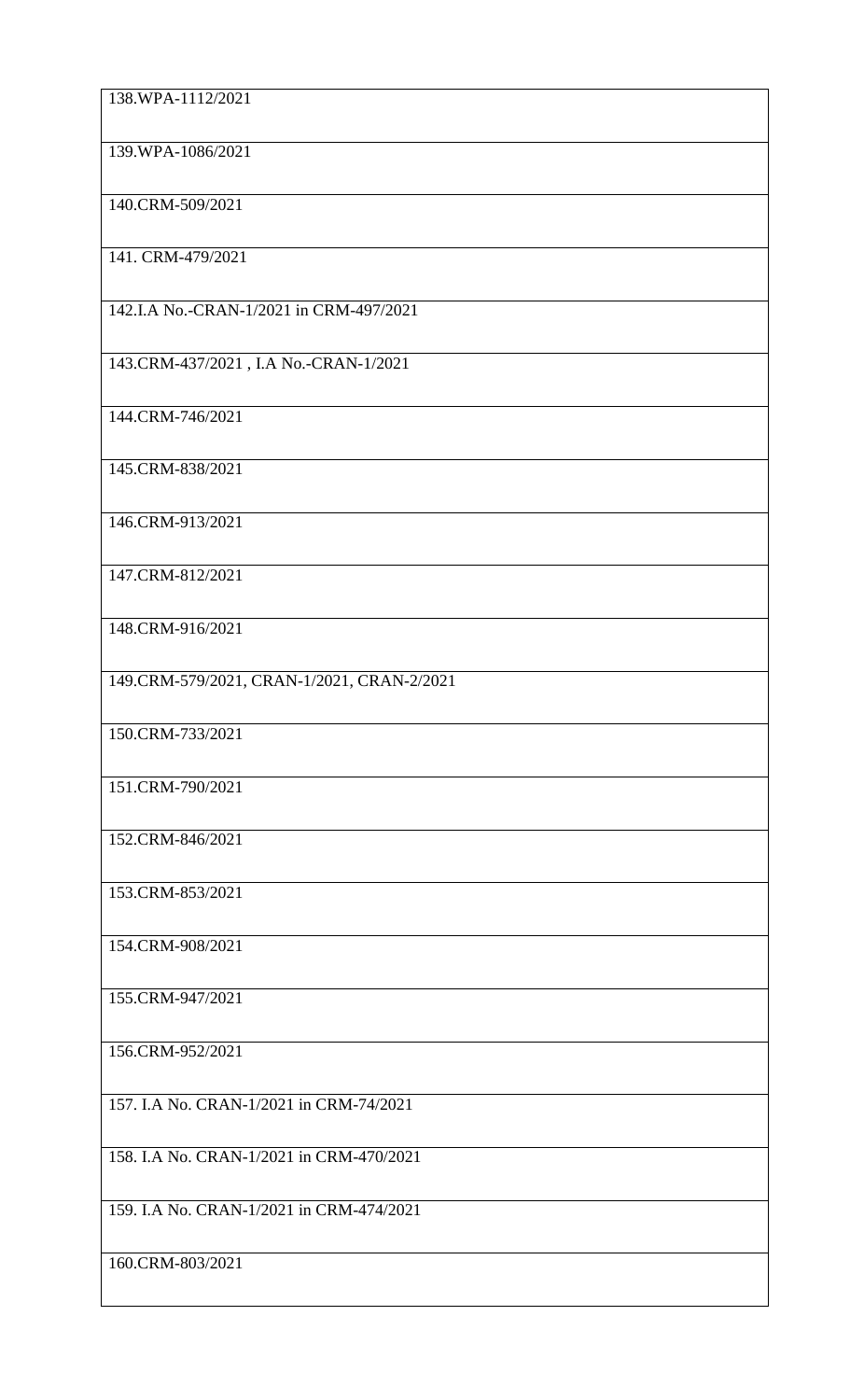| 161.WPA-1142/2021                              |
|------------------------------------------------|
| 162. WPA-1143/2021                             |
| 163.WPA-1144/2021                              |
| 164.WPA-1151/2021                              |
| 165.WPA-1153/2021                              |
| 166.WPA-1145/2021                              |
| 167.WPA-1146/2021                              |
| 168.WPA-1147/2021                              |
| 169.WPA-1148/2021                              |
| 170.WPA-1149/2021                              |
| 171.WPA-1150/2021                              |
| 172.WPA-1179/2021                              |
| 173.WPA-1058/2021                              |
| CRIMINAL SECTION (APPEAL & MISCELLANEOUS WING) |
| 174.CRAN-1/2021 in CRA-22/2021                 |
| 175.CRA-32/2019 with CRAN-1/2020 & CRAN-2/2020 |
| 176.CRA-23/2021                                |
| 177.CRAN-2/2021 in CRA-11/2021                 |
| 178.CRAN-1/2021 in CRA-9/2021                  |
| 179.CRAN-2/2021 in CRA-6/2019                  |
| 180.CRAN-2/2021 in CRA-11/2019                 |
| 181.CRM-625/2021                               |
| CRIMINAL SECTION (REVISION WING)               |
| 182.C.R.R-107/2021                             |
| 183.C.R.R-132/2021                             |
| 184.C.R.R-109/2021                             |
| 185.C.R.R-110/2021                             |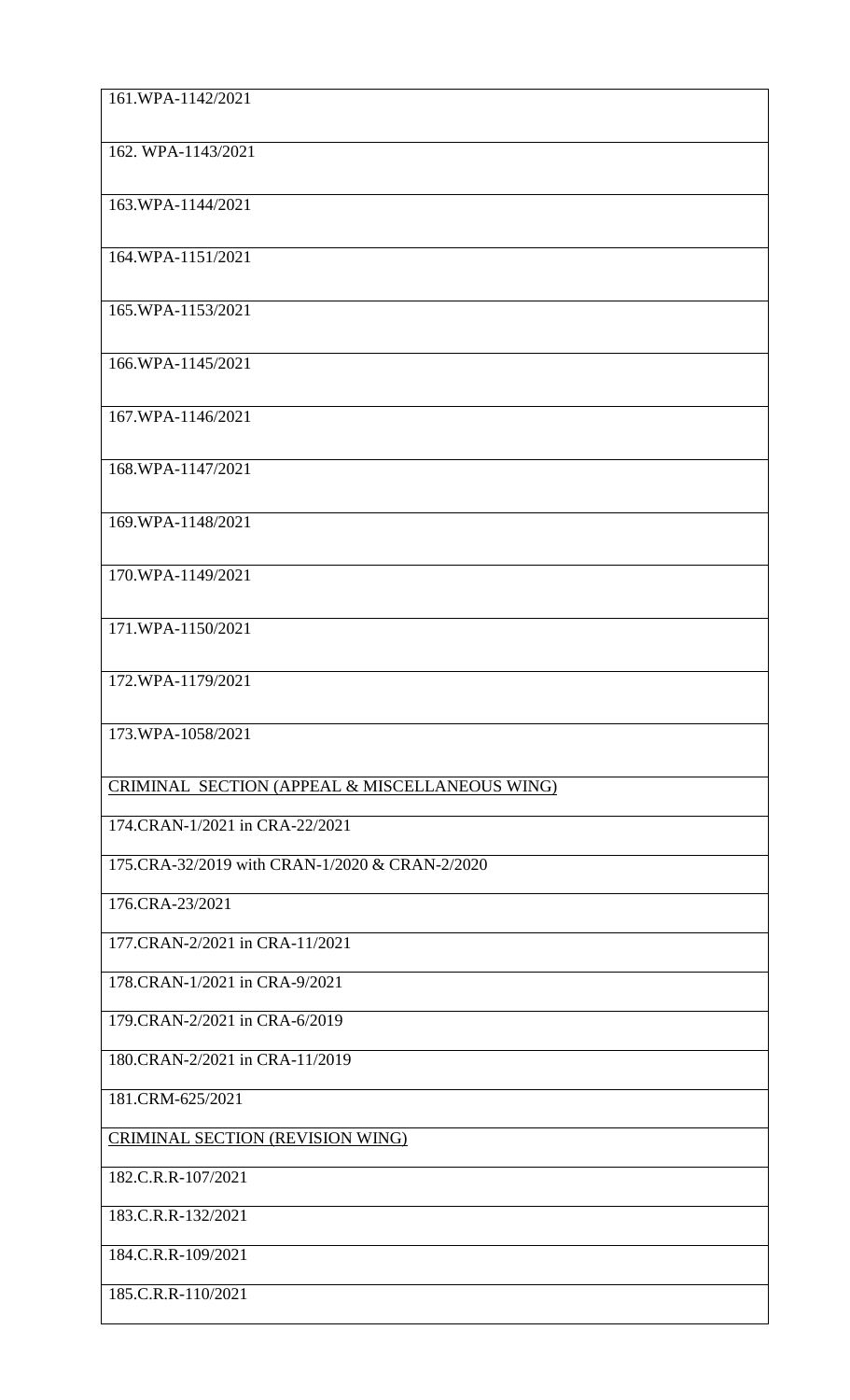| 186.C.R.R-112/2021                                             |
|----------------------------------------------------------------|
| 187.C.R.R-103/2021                                             |
| 188.C.R.R-125/2021                                             |
| 189.C.R.R-131/2021                                             |
| 190.C.R.R-129/2021                                             |
| 191.C.R.R-126/2021                                             |
| 192.C.R.R-124/2021                                             |
| 193.C.R.R-105/2021                                             |
| 194.C.R.R-116/2021                                             |
| 195.C.R.R-91/2021                                              |
| 196.C.R.R-108/2021                                             |
| 197.C.R.R-114/2021                                             |
| 198.C.R.R-123/2021                                             |
| 199.C.R.R-121/2021 with C.R.R-122/2021                         |
| 200.C.R.R-119/2021                                             |
| 201.C.R.R-120/2021                                             |
| 202.C.R.R-115/2021                                             |
| 203. C.R.R-95/2021, CRAN-1/2021                                |
| 204.C.R.R-130/2021                                             |
| 205.C.R.R-94/2021                                              |
| 206.C.R.R-39/2021                                              |
| 207.C.R.R-117/2021                                             |
| 208.C.R.R-141/2021                                             |
| 209.C.R.R-140/2021                                             |
| <b>STAMP REPORTING SECTION</b>                                 |
| 210.MAT-49/2021                                                |
| 211.FMAT-30/2021<br>212.RVW-3/2021 with SAT-12/2021+CAN-1/2021 |
| 213.FAT-10/2021                                                |
| 214.FMAT-555/2020+ CAN-1/2021<br>215.MAT-43/2021               |
| 216.MAT-45/2021                                                |
| 217.MAT-46/2021                                                |
| 218.FMAT-31/2021<br>219.FAT-12/2021                            |
| <b>RULE SECTION</b>                                            |
|                                                                |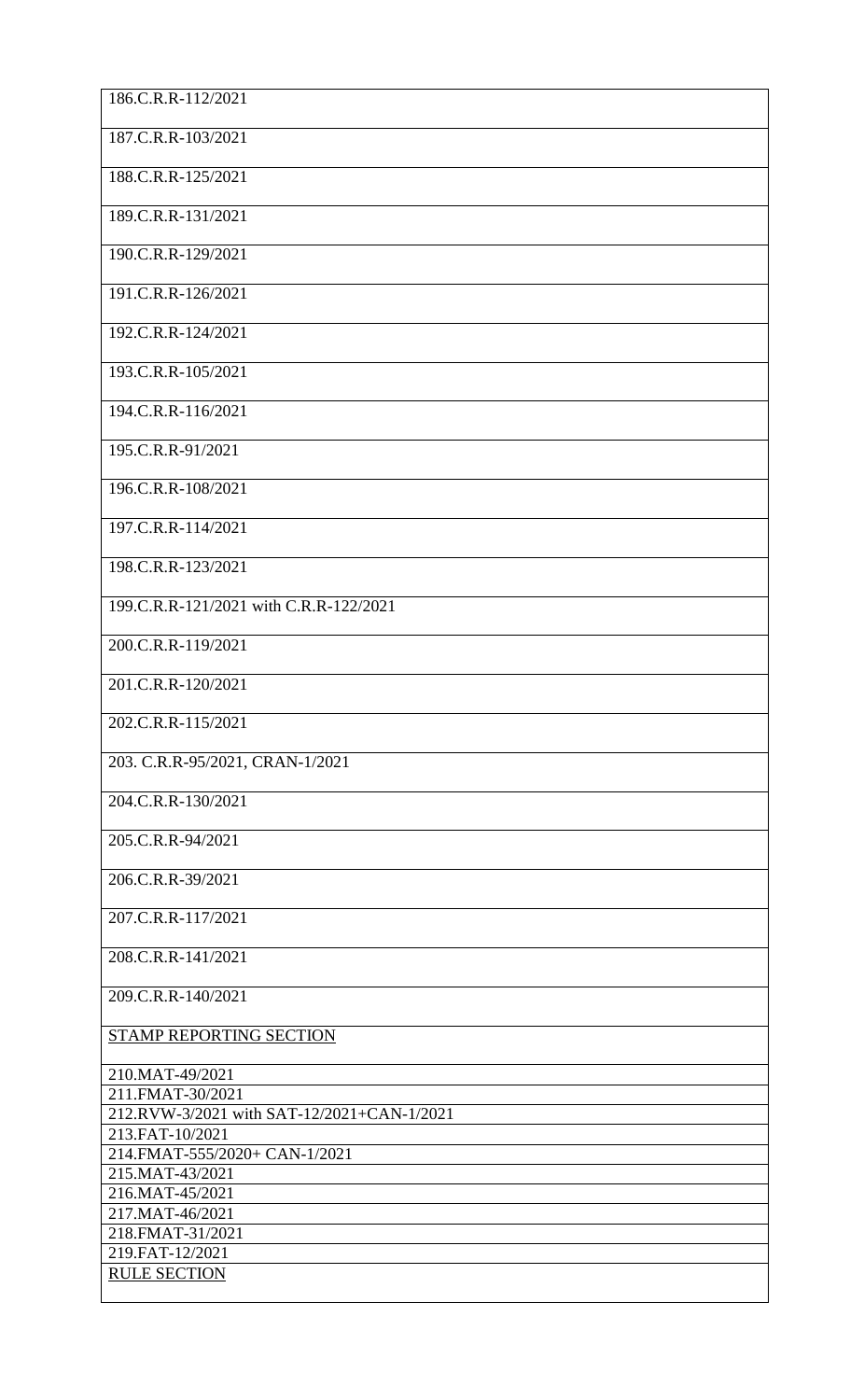| 220.C.O.-3976/2019                                           |
|--------------------------------------------------------------|
|                                                              |
| 221.C.O.-588/2021                                            |
| 222.C.O.-68/2021                                             |
| 223.C.O.-65/2021                                             |
| 224.C.O-61/2021                                              |
| <b>MANDAMUS SECTION</b>                                      |
| 225.W.P.A-1116/2021 with CAN-1/2021, CAN-2/2021 & CAN-3/2021 |
| 226.W.P.A-1169/2021                                          |
| 227.W.P.A-1093/2021                                          |
| 228.W.P.A-1095/2021                                          |
| 229.W.P.A-265/2021 with CAN-1/2021                           |
| 230.W.P.A-1085/2021                                          |
| 231.W.P.A-1174/2021                                          |
|                                                              |
| 232.W.P.A-1106/2021                                          |
| 233.W.P.A-1116/2021                                          |
| 234.W.P.A-1111/2021 with CAN-1/2021                          |
| 235.W.P.A-10279/2020                                         |
| 236.W.P.A-10563/2020                                         |
| 237.W.P.A-1164/2021                                          |
| 238.W.P.A-1069/2021                                          |
| 239.W.P.A-1070/2021                                          |
| 240.W.P.A-1071/2021                                          |
| 241.W.P.A-1072/2021                                          |
| 242.W.P.A-1073/2021                                          |
| 243.W.P.A-1061/2021                                          |
| 244.W.P.A-1074/2021                                          |
| 245.W.P.A-986/2021                                           |
| 246.W.P.A-1094/2021                                          |
| 247.W.P.A-1090/2021                                          |
| 248.W.P.A-1089/2021                                          |
| 249.W.P.A-1077/2021                                          |
|                                                              |